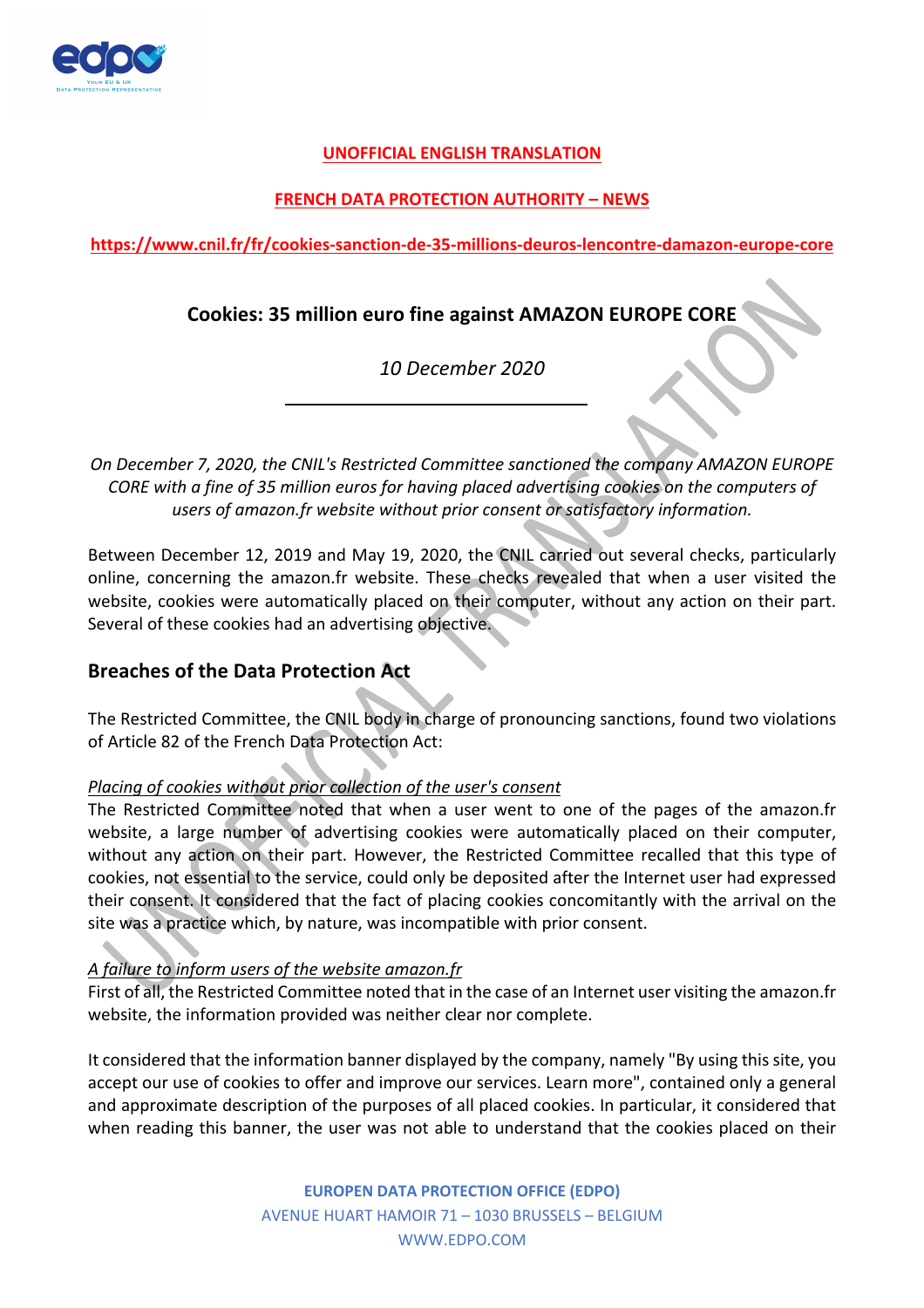

computer had the main purpose of displaying personalized advertising. It also noted that the banner did not indicate to the user that they have the right to refuse these cookies and the means available to them for this purpose.

Second, the Restricted Committee noted that the company's failure to meet its obligations was even more apparent in the case of users who visited the amazon.fr site after clicking on an ad published on another website. It emphasized that in this case, the same cookies were placed without any information delivered to the Internet users.

# **The sanction pronounced by the Restricted Committee**

The Restricted Committee sanctions the company AMAZON EUROPE CORE to a fine of 35 million euros, which has been made public. The amount fined, as well as the public nature of the fine, are justified by the seriousness of the breaches observed.

Account was taken of the fact that until the overhaul of the amazon.fr website in September 2020, the company placed cookies on the computers of Internet users residing in France without providing them with the information under conditions that complied with Article 82 of the Act. It noted that, whatever the path taken by the Internet user going to the site, they were either insufficiently informed or never informed of the placing of cookies on their computer. The Restricted Committee considered that in the case of users accessing the site amazon.fr after having clicked on an ad, the instant placing of cookies, combined with the absence of any information, was particularly prejudicial to the rights of Internet users.

In addition, even though the company's main activity resides mainly in the sale of consumer goods, the personalization of ads, made possible in particular thanks to cookies, considerably increases the visibility of its products elsewhere on the web. Finally, given the central place occupied by the amazon.fr website in terms of online commerce, millions of people living in France visit the site daily and see cookies being placed on their computers.

The Restricted Committee took note of the recent changes made to the amazon.fr website and in particular the fact that cookies are now no longer placed before users has given their consent. It nevertheless considered that the new information banner deployed still did not allow Internet users residing in France to understand that cookies are mainly used to display advertising on the site.

Therefore, in addition to the administrative fine, the Restricted Committee has also adopted an injunction under penalty so that the company proceeds to inform the persons in accordance with Article 82 of the Data Protection Act within 3 months as from the notification of the decision. Otherwise, the company will be liable to a penalty payment of 100,000 euros per day of delay.

## **A competence of the CNIL**

In its deliberation, the Restricted Committee recalled that the CNIL is materially competent to control and sanction cookies deposited by companies on the computers of users residing in France. It thus stressed that the cooperation mechanism provided for by the GDPR ("one-stop shop"

> **EUROPEN DATA PROTECTION OFFICE (EDPO)**  AVENUE HUART HAMOIR 71 – 1030 BRUSSELS – BELGIUM WWW.EDPO.COM